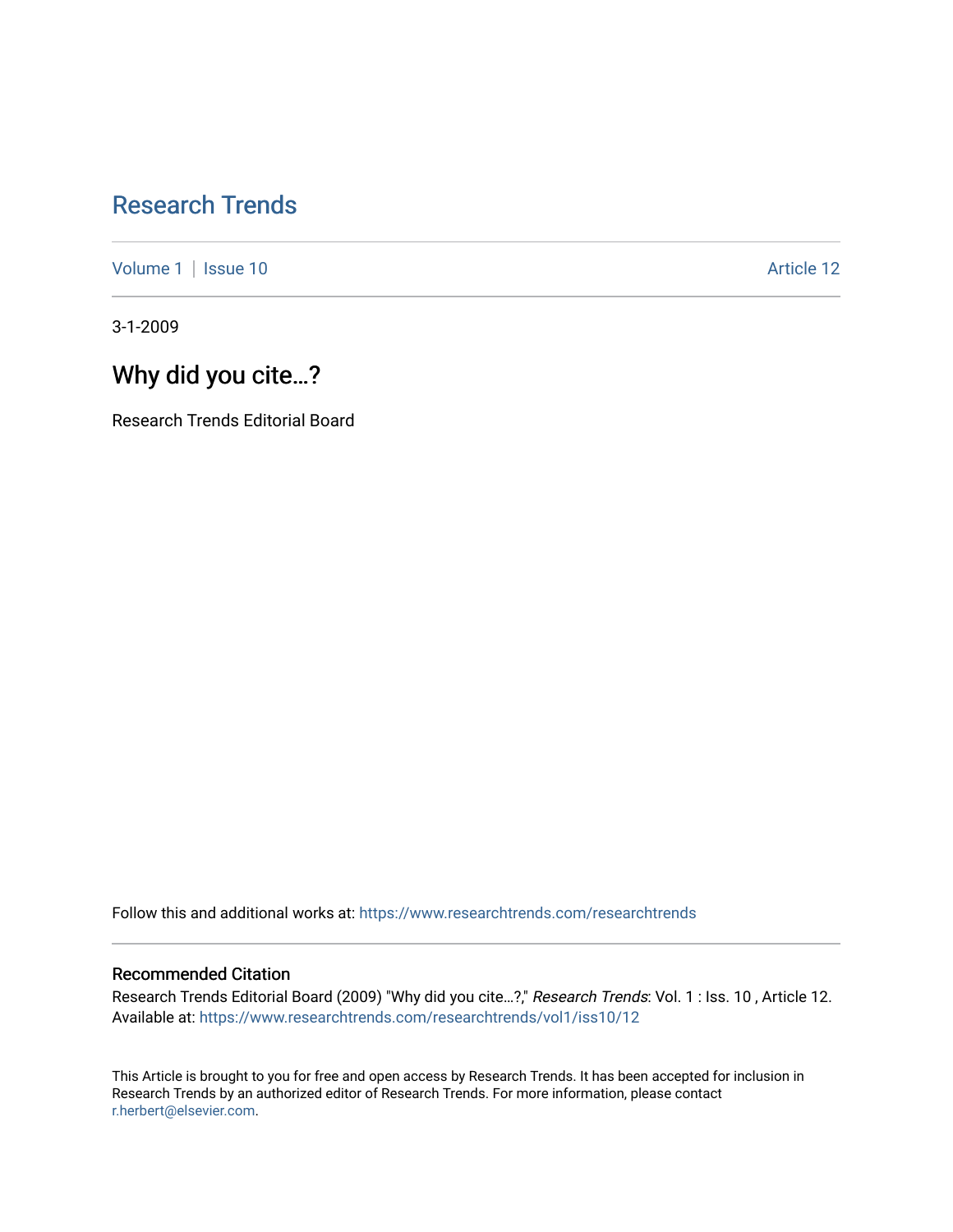#### Continued from page 6

frequency of publishing review papers," says Fath.

He was also interested in de Solla Price's discussion of noncited papers. Around 35% of papers are never cited. Editors obviously want to publish the best research, but how can they recognize the outliers? "Our journal is quite avant-garde. We publish some novel papers, and naturally some don't get cited. But on the other hand, if we could find a way to reduce the number of non-cited papers, our Impact Factor would go up," he remarks.

### Improving quality

Fath believes that bibliometrics can help editors improve the quality of their journals. "We can improve the field by knowing when to call for a review paper and by promoting timely special issues, and these actions are reflected in our bibliometrics," he says. For instance, he recently discovered that special issues of his journal were actually less frequently cited than regular issues. "We've decided to try doing themed issues next year to see if that serves the community better than traditional conference-based special issues," he says.

He is also paying more attention to keywords in papers, and

especially in abstracts. He believes that, "people are really starting to use search engines to find papers, and it seems logical to use keywords. Abstracts are also very important: well-written, clear English is very attractive."

He does have one concern, however. "We are going through a period of rapid journal growth, which I don't think is sustainable. It's possible to get almost anything published somewhere these days – in fact, it can get quite hard to follow the literature. And all these papers are citing other papers, which means everyone's Impact Factor is increasing. But I wonder if it's sustainable; can all these new journals also expect their Impact Factors to rise?"

Yet overall, despite some resistance, Fath is convinced that citation analysis is very valuable: "Communities should be citing each other – this is what marks them out as a community; and if you're not being cited by your own community, you should want to know this and do something about it."

(1) de Solla Price, D.J. (1965) "Networks of scientific papers", Science, Vol. 149, pp. 510–15.

## Why did you cite...?



# …a Top-Cited marketing paper?

In the subject area Economics, Econometrics and Finance, the paper "Evolving to a new dominant logic for marketing", published by Stephen Vargo and Robert Lusch in the Journal of Marketing, was the [TopCited](http://www.topcited.com/) article between 2004 and 2008. This article has been cited 282 times.

### Relevance and timing count

Professor Vargo from the Shidler College of Business at the University of Hawaii, US, explains: "While we did not fully anticipate the impact the article would have, I think there several reasons for it. First, it was intended to capture and extend a general evolution in thought about economic exchange, both within and outside of marketing. The most common comment we receive is something like 'you said what I have been trying to say' in part or in whole. Thus, although it was published in a marketing journal, it seems to have resonated with a much larger audience.

"We have also said from the outset that what has now become known as service-dominant (S-D) logic is a work in

process and have tried to make its development inclusive. As we have interacted with other scholars, we have modified our original views – and the original foundational premises – and expanded the scope of S-D logic. This approach seems to have been well received."

Professor Vargo also acknowledges an element of "fortuitous timing" in the article's success: "The role of service in the economy is becoming increasingly recognized and firms such as IBM and GE – and many others – are shifting from thinking about themselves as manufacturing firms to primarily service firms. Similar shifts are taking place in academic and governmental thinking. S-D logic provides a service-based, conceptual foundation for these changes."

### Busting paradigms

Professor Eric Arnould from the Department of Management and Marketing at the University of Wyoming, US, has cited this paper. He explains: "this article is a paradigm buster; it is as simple as that. The paper took under-systematized currents of thought that have been circulating in the marketing discipline

References